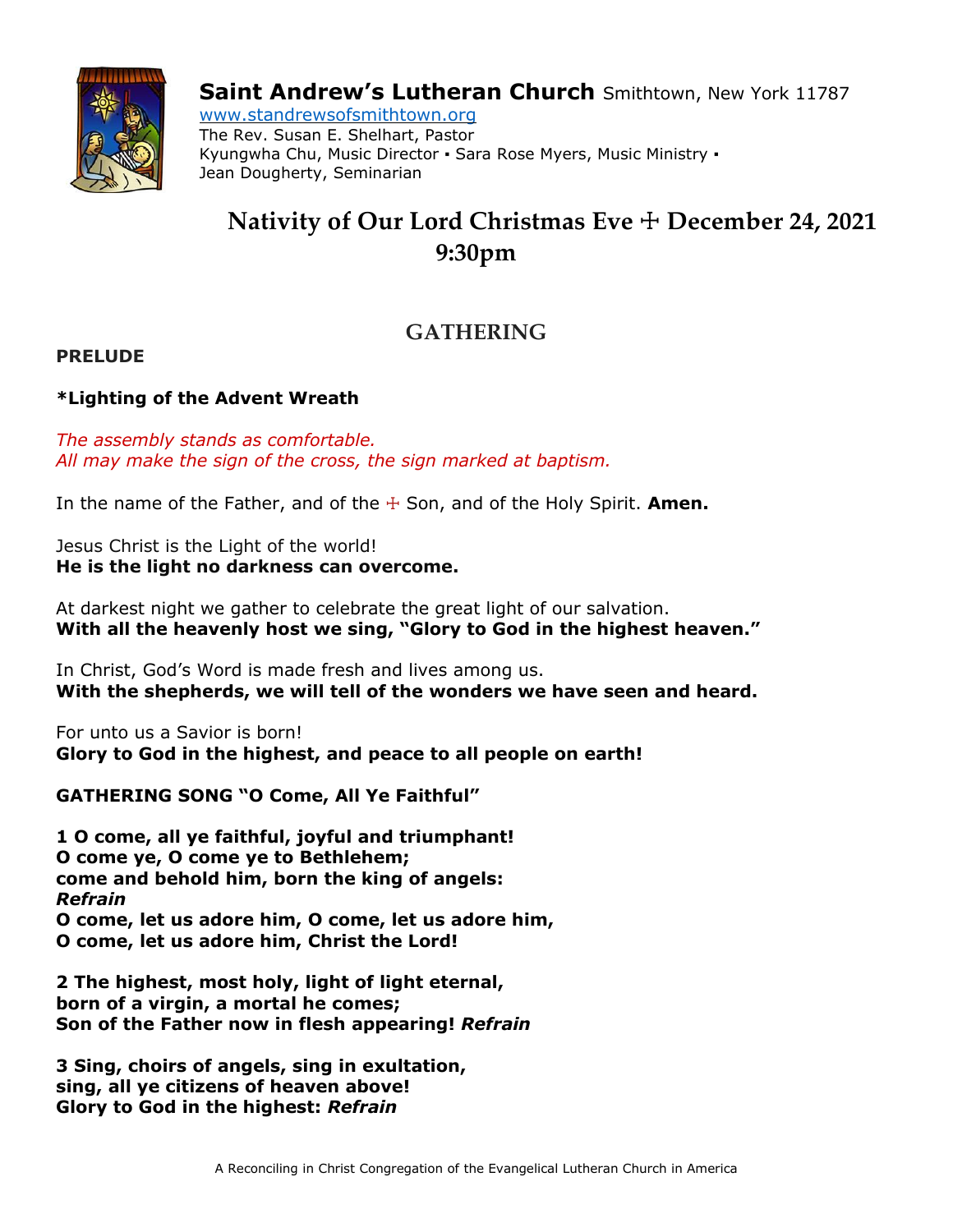#### **4 Yea, Lord, we greet thee, born this happy morning; Jesus, to thee be glory giv'n! Word of the Father, now in flesh appearing:** *Refrain*

### **GREETING**

The grace of our Lord Jesus Christ, the love of God, and the communion of the Holy Spirit be with you all. **And also with you.**

## **CANTICLE OF PRAISE "Angels We Have Heard on High" verses 1 and 3**

**1 Angels we have heard on high, sweetly singing o'er the plains, and the mountains in reply, echoing their joyous strains.** *Refrain* **Gloria in excelsis Deo; gloria in excelsis Deo.**

**3 Come to Bethlehem and see him whose birth the angels sing; come, adore on bended knee Christ the Lord, the newborn king.** *Refrain*

### **PRAYER OF THE DAY**

Almighty God, you made this holy night shine with the brightness of the true Light. Grant that here on earth we may walk in the light of Jesus' presence and in the last day wake to the brightness of his glory; through your Son, Jesus Christ our Lord, who lives and reigns with you and the Holy Spirit, one God, now and forever. **Amen.**

## **WORD**

### **FIRST READING: Isaiah 9:2-7**

A reading from Isaiah.

*This poem promises deliverance from Assyrian oppression, a hope based on the birth of a royal child with a name full of promise. While Judah's king will practice justice and righteousness, the* real basis for faith lies in God's passion for the people: The zeal of the LORD of hosts will do this!

2The people who walked in darkness have seen a great light; those who lived in a land of deep darkness on them light has shined. 3You have multiplied the nation, you have increased its joy; they rejoice before you as with joy at the harvest,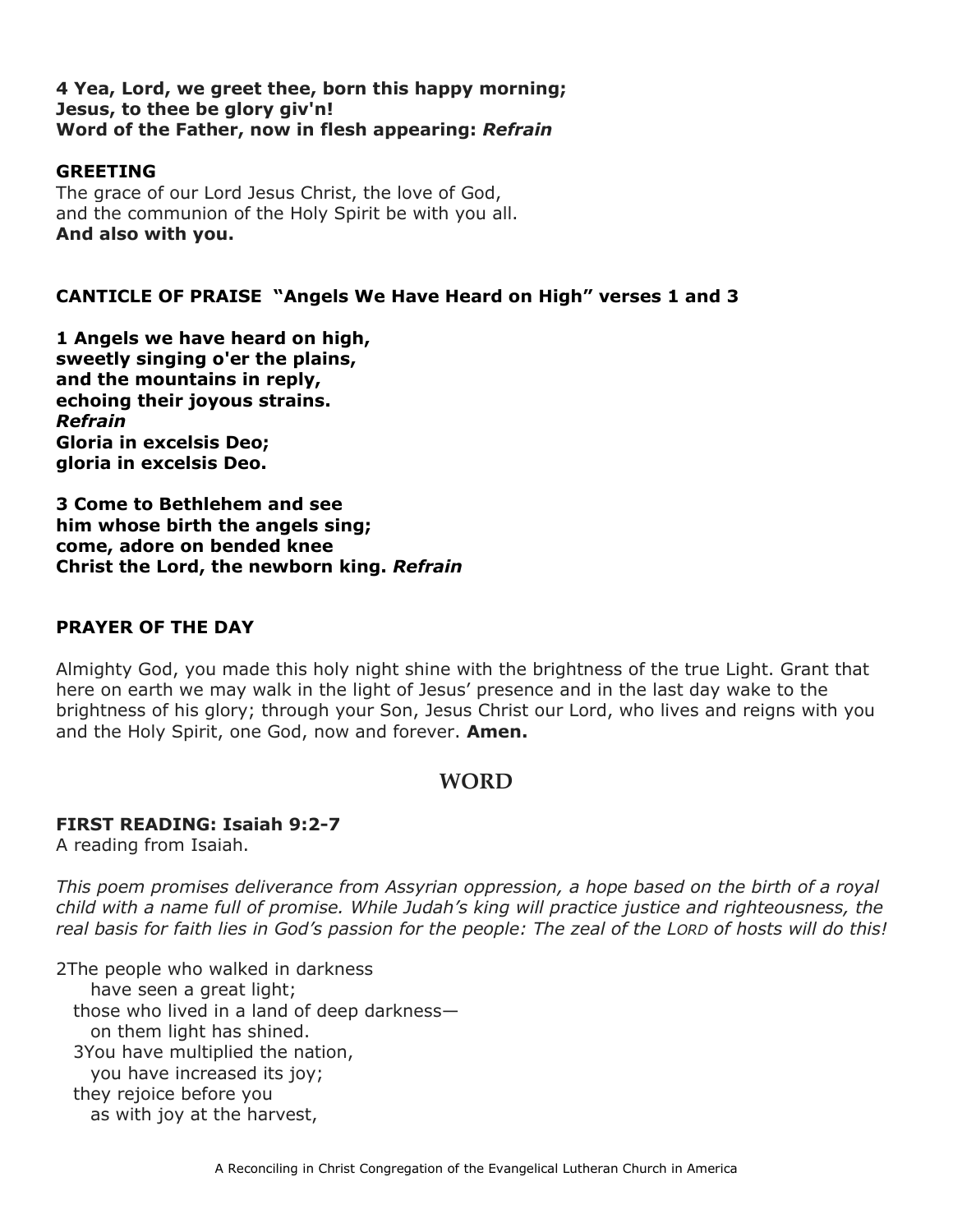as people exult when dividing plunder. 4For the yoke of their burden, and the bar across their shoulders, the rod of their oppressor, you have broken as on the day of Midian. 5For all the boots of the tramping warriors and all the garments rolled in blood shall be burned as fuel for the fire. 6For a child has been born for us, a son given to us; authority rests upon his shoulders; and he is named Wonderful Counselor, Mighty God, Everlasting Father, Prince of Peace. 7His authority shall grow continually, and there shall be endless peace for the throne of David and his kingdom. He will establish and uphold it with justice and with righteousness from this time onward and forevermore. The zeal of the Lord of hosts will do this.

The word of the Lord. **Thanks be to God.**

## **PSALM 96**

- 1Sing to the Lord a new song; sing to the Lord, all the earth. **2Sing to the Lord, bless the name of the Lord; proclaim God's salvation from day to day.** 3Declare God's glory among the nations and God's wonders among all peoples. **4For great is the Lord and greatly to be praised, more to be feared than all gods.** 5As for all the gods of the nations, they are but idols; but you, O Lord, have made the heavens. **6Majesty and magnificence are in your presence; power and splendor are in your sanctuary.** 7Ascribe to the Lord, you families of the peoples, ascribe to the Lord honor and power. **8Ascribe to the Lord the honor due the holy name; bring offerings and enter the courts of the Lord.** 9Worship the Lord in the beauty of holiness; tremble before the Lord, all the earth.
- **10Tell it out among the nations: "The Lord is king! The one who made the world so firm that it cannot be moved will judge the peoples with equity."**

11Let the heavens rejoice, and let the earth be glad; let the sea thunder and all that is in it; let the field be joyful and all that is therein.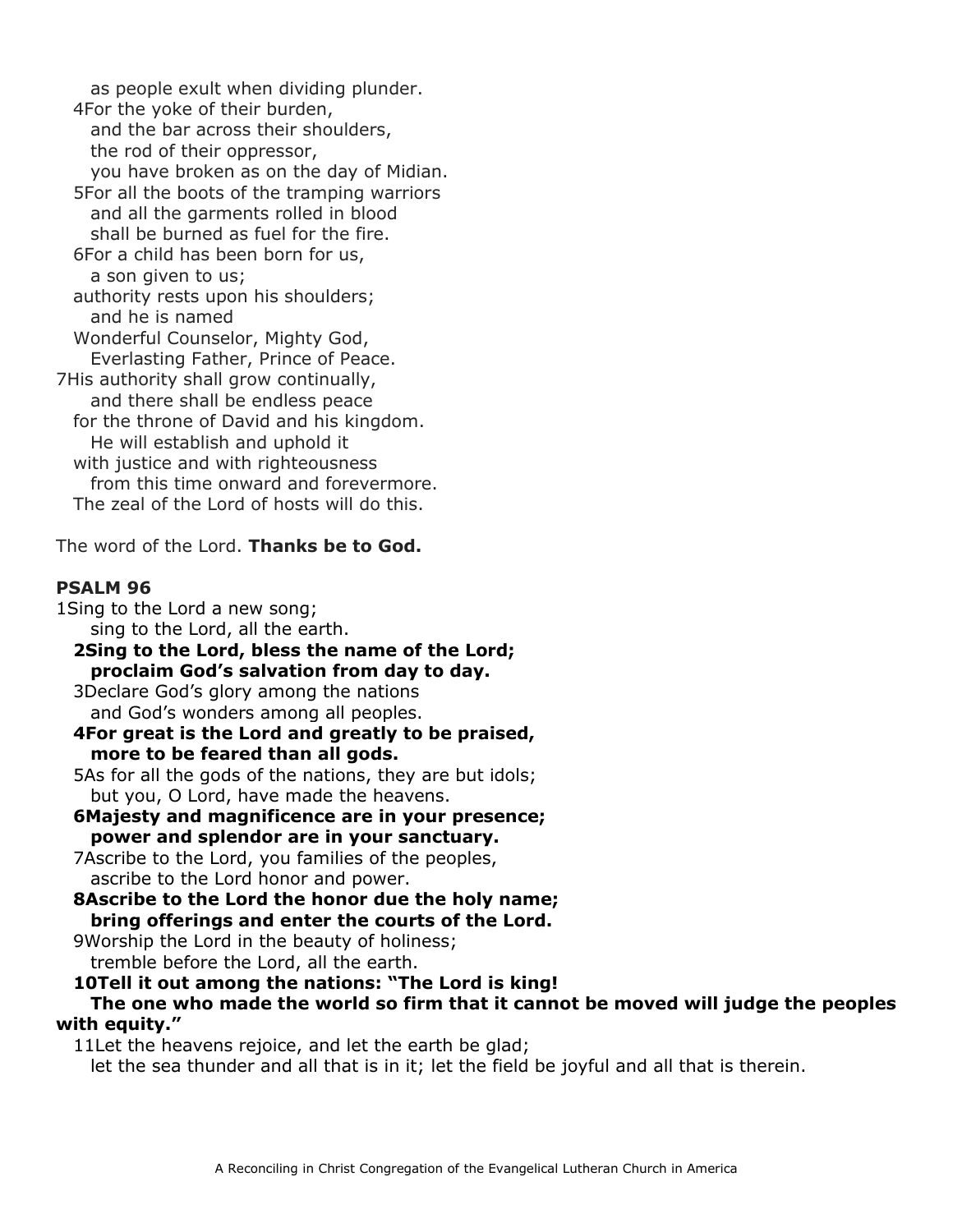## **12Then shall all the trees of the wood shout for joy at your coming, O Lord, for you come to judge the earth.**

13You will judge the world with righteousness and the peoples with your truth.

## **SECOND READING Titus 2:11-14**

A reading from Titus.

*The appearance of God's grace in Jesus Christ brings salvation for all humanity. Consequently, in the present we live wisely and justly while also anticipating the hope of our Savior's final appearance.*

<sup>11</sup>The grace of God has appeared, bringing salvation to all,  $12$ training us to renounce impiety and worldly passions, and in the present age to live lives that are self-controlled, upright, and godly,  $^{13}$ while we wait for the blessed hope and the manifestation of the glory of our great God and Savior, Jesus Christ. <sup>14</sup>He it is who gave himself for us that he might redeem us from all iniquity and purify for himself a people of his own who are zealous for good deeds.

The word of the Lord. **Thanks be to God.**

## **\*CAROL "O Little Town of Bethlehem" verse 1**

## **1 O little town of Bethlehem, how still we see thee lie! Above thy deep and dreamless sleep the silent stars go by; yet in thy dark streets shineth the everlasting light. The hopes and fears of all the years are met in thee tonight.**

## **GOSPEL: LUKE 2:1-14 [15-20]**

The holy gospel according to Luke. **Glory to you, O Lord.**

1In those days a decree went out from Emperor Augustus that all the world should be registered. 2This was the first registration and was taken while Quirinius was governor of Syria. 3All went to their own towns to be registered. 4Joseph also went from the town of Nazareth in Galilee to Judea, to the city of David called Bethlehem, because he was descended from the house and family of David. 5He went to be registered with Mary, to whom he was engaged and who was expecting a child. 6While they were there, the time came for her to deliver her child. 7And she gave birth to her firstborn son and wrapped him in bands of cloth, and laid him in a manger, because there was no place for them in the inn.

8In that region there were shepherds living in the fields, keeping watch over their flock by night. 9Then an angel of the Lord stood before them, and the glory of the Lord shone around them, and they were terrified. 10But the angel said to them, "Do not be afraid; for see—I am bringing you good news of great joy for all the people: 11to you is born this day in the city of David a Savior, who is the Messiah, the Lord. 12This will be a sign for you: you will find a child wrapped in bands of cloth and lying in a manger." 13And suddenly there was with the angel a multitude of the heavenly host, praising God and saying,

14"Glory to God in the highest heaven,

and on earth peace among those whom he favors!"

[15When the angels had left them and gone into heaven, the shepherds said to one another, "Let us go now to Bethlehem and see this thing that has taken place, which the Lord has made known to us." 16So they went with haste and found Mary and Joseph, and the child lying in the manger. 17When they saw this, they made known what had been told them about this child;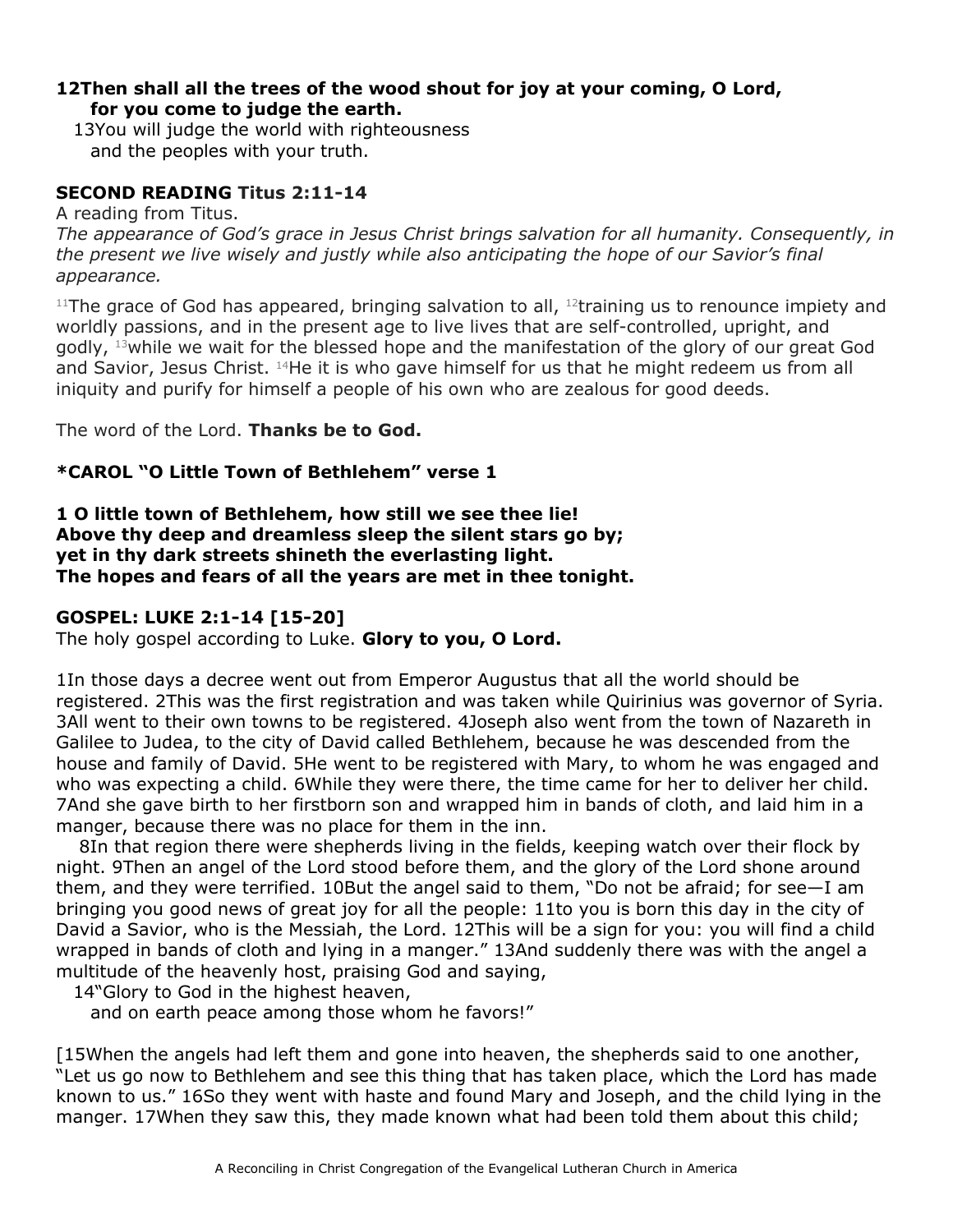18and all who heard it were amazed at what the shepherds told them. 19But Mary treasured all these words and pondered them in her heart. 20The shepherds returned, glorifying and praising God for all they had heard and seen, as it had been told them.]

The gospel of the Lord. **Praise to you, O Christ.**

**CAROL "O Little Town of Bethlehem" verse 4**

**4 O holy child of Bethlehem, descend to us, we pray; cast out our sin, and enter in, be born in us today. We hear the Christmas angels the great glad tidings tell; oh, come to us, abide with us, our Lord Immanuel!**

**SERMON**

**\*HYMN OF THE DAY "Hark! The Herald Angels Sing"**

**1 Hark! The herald angels sing, "Glory to the newborn king; peace on earth, and mercy mild, God and sinners reconciled." Joyful, all you nations, rise; join the triumph of the skies; with angelic hosts proclaim, "Christ is born in Bethlehem!"** *Refrain*

**Hark! The herald angels sing, "Glory to the newborn king!"**

**2 Christ, by highest heav'n adored, Christ, the everlasting Lord, late in time behold him come, offspring of a virgin's womb. Veiled in flesh the Godhead see! Hail, th'incarnate deity! Pleased as man with us to dwell, Jesus, our Emmanuel!** *Refrain*

**3 Hail the heav'n-born Prince of peace! Hail the Sun of righteousness! Light and life to all he brings, ris'n with healing in his wings. Mild he lays his glory by, born that we no more may die, born to raise each child of earth, born to give us second birth.** *Refrain*

**NICENE CREED**

**We believe in one God, the Father, the Almighty, maker of heaven and earth, of all that is, seen and unseen.**

**We believe in one Lord, Jesus Christ, the only Son of God, eternally begotten of the Father, God from God, Light from Light, true God from true God, begotten, not made, of one Being with the Father;**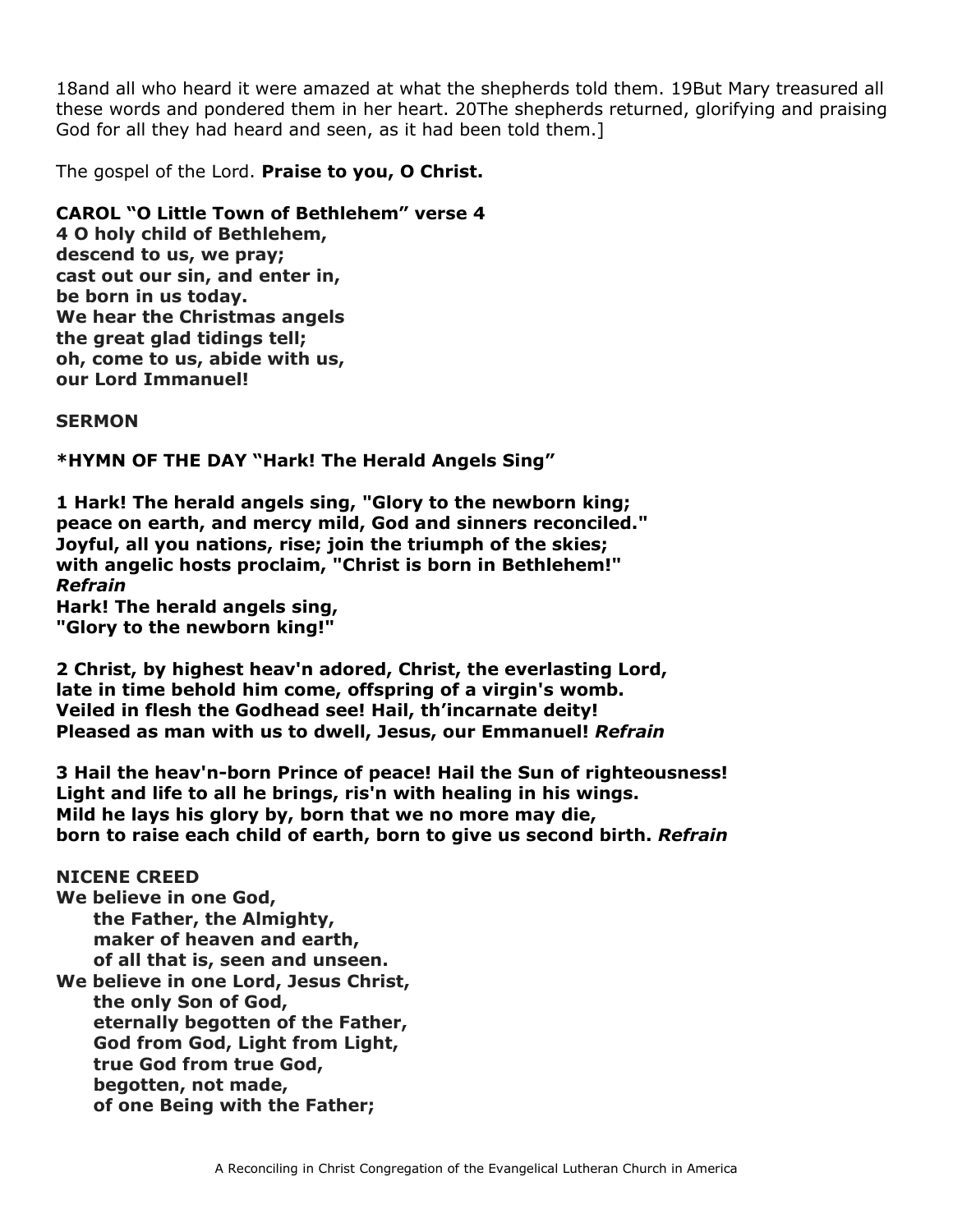**through him all things were made.**

**For us and for our salvation he came down from heaven, was incarnate of the Holy Spirit and the virgin Mary and became truly human. For our sake he was crucified under Pontius Pilate; he suffered death and was buried. On the third day he rose again in accordance with the scriptures; he ascended into heaven and is seated at the right hand of the Father. He will come again in glory to judge the living and the dead, and his kingdom will have no end. We believe in the Holy Spirit, the Lord, the giver of life, who proceeds from the Father and the Son, who with the Father and the Son is worshiped and glorified, who has spoken through the prophets. We believe in one holy catholic and apostolic church. We acknowledge one baptism for the forgiveness of sins. We look for the resurrection of the dead, and the life of the world to come. Amen.**

## **PRAYERS OF INTERCESSION**

Joining our voices with the heavenly host and Christians throughout time and space, let us pray for the church, the world, and all in need.

Love proclaims that a Savior has been born to us! Inspire your church throughout the world to proclaim the good news of Jesus' birth to all who seek salvation, hope, and new life. Merciful God,

### **receive our prayer.**

Love whispers to a weary world that the time for rest and restoration has come. Maintain healthy cycles of wake and sleep for all creatures. Where light pollution disrupts natural rhythms, encourage new practices. Merciful God,

#### **receive our prayer.**

Love cries to a warring world that the time for peace is at hand. Direct those in power who make decisions on behalf of others, that they nurture and sustain all that is healthy, good, and holy. Merciful God,

## **receive our prayer.**

Love sings through the wails of a newborn baby. Respond to all who cry out in pain, despair, or need this night. Bring comfort to those for whom separation, grief, or loss makes the Christmas season especially difficult. Merciful God,

## **receive our prayer.**

Love murmurs words of comfort to a newborn child and exhausted parents. Bless new and expectant parents or caregivers, especially those who are alone or afraid this night. Pour out your love upon families of every kind. Merciful God,

## **receive our prayer.**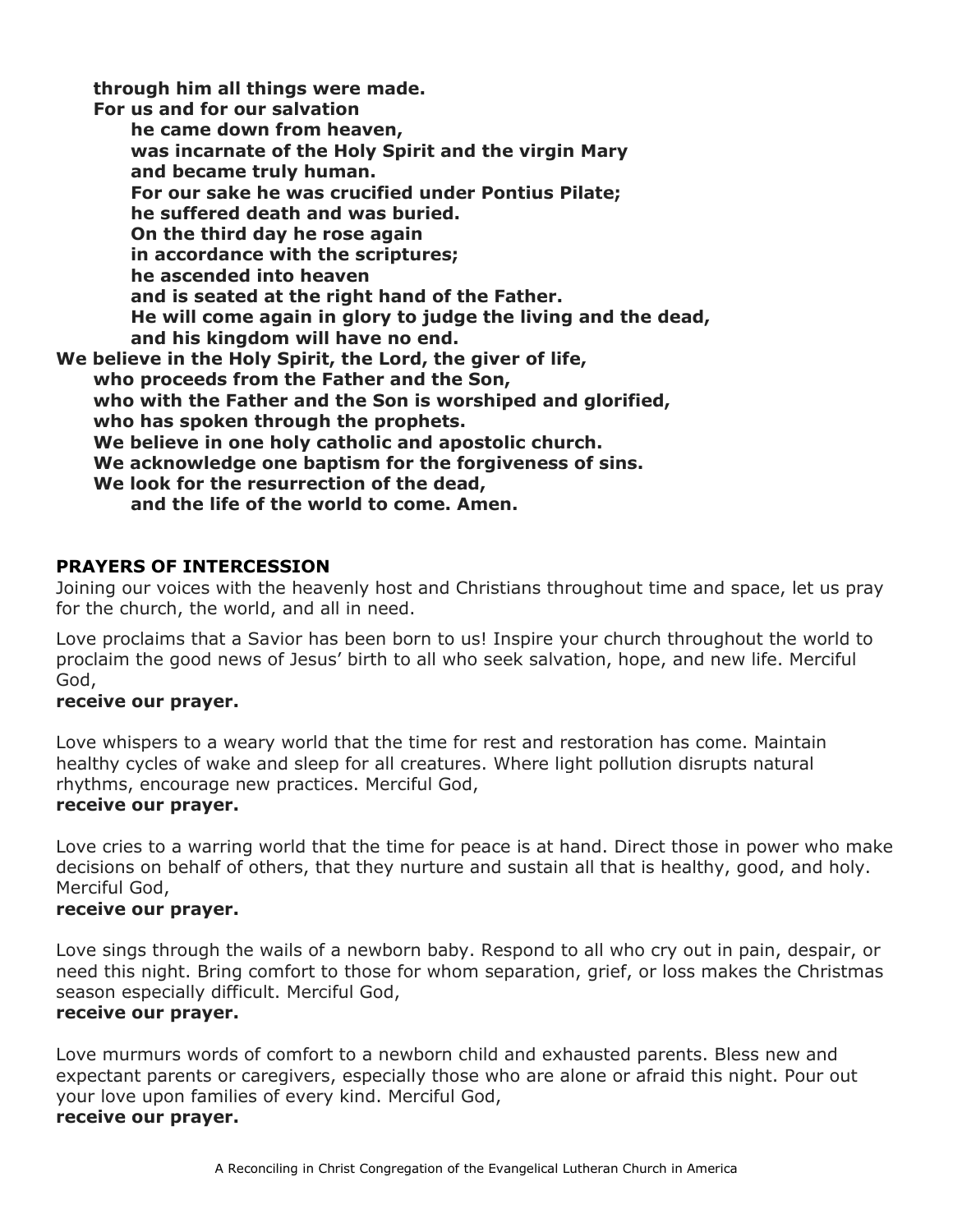God's ever-present love is proclaimed through the faithful who came before us. We give you thanks for Mary, John the baptizer, Elizabeth his mother, Joseph the dreamer, and all who point toward your love. Merciful God,

## **receive our prayer.**

(*Pastor*) Rejoicing in your Word made flesh among us, we commend these prayers to you, confident of your grace and love made known to us in Jesus Christ, our Savior. **Amen.**

## **PEACE**

## **OFFERING**

*Thank you for continuing to make your contributions in support of the ministries of Saint Andrew's by mail or by visiting our website to set up online giving.*

## **OFFERING HYMN "What Child Is This?" verses 1 and 3**

**1 What child is this, who, laid to rest, on Mary's lap is sleeping? Whom angels greet with anthems sweet while shepherds watch are keeping? This, this is Christ the king, whom shepherds guard and angels sing; haste, haste to bring him laud, the babe, the son of Mary!**

**3 So bring him incense, gold, and myrrh; come, peasant, king, to own him. The King of kings salvation brings; let loving hearts enthrone him. Raise, raise the song on high, the virgin sings her lullaby; joy, joy, for Christ is born, the babe, the son of Mary!**

## **OFFERING PRAYER**

Gracious God, your Word-made-flesh brings harmony to the earth. As we offer ourselves and these your gifts, prepare us to receive the grace and truth you offer at this table and renew in us the song of your salvation, in Jesus Christ our Savior. **Amen.**

## **MEAL**

## **\*GREAT THANKSGIVING**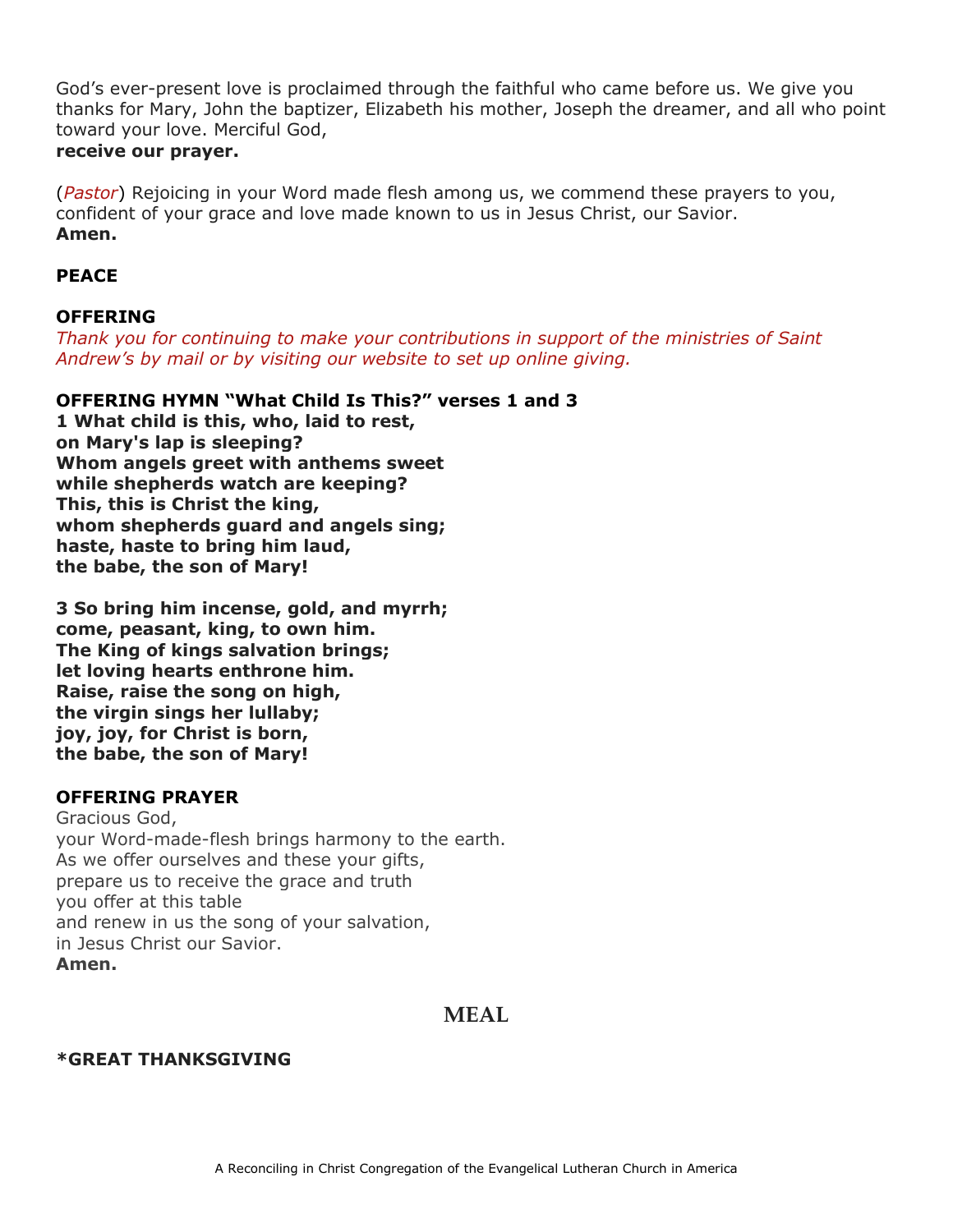### **DIALOGUE AND PREFACE**

The Lord be with you. **And also with you.**

Lift up your hearts. **We lift them to the Lord.**

Let us give thanks to the Lord our God. **It is right to give our thanks and praise.**

It is indeed right, our duty and our joy, that we should at all times and in all places give thanks and praise to you, almighty and merciful God, through our Savior Jesus Christ. In the wonder and mystery of the Word made flesh you have opened the eyes of faith to a new and radiant vision of your glory, that, beholding the God made visible, we may be drawn to love the God whom we cannot see. And so, with all the choirs of angels, with the church on earth and the hosts of heaven, we praise your name and join their unending hymn:

### **SANCTUS**



#### **EUCHARISTIC PRAYER**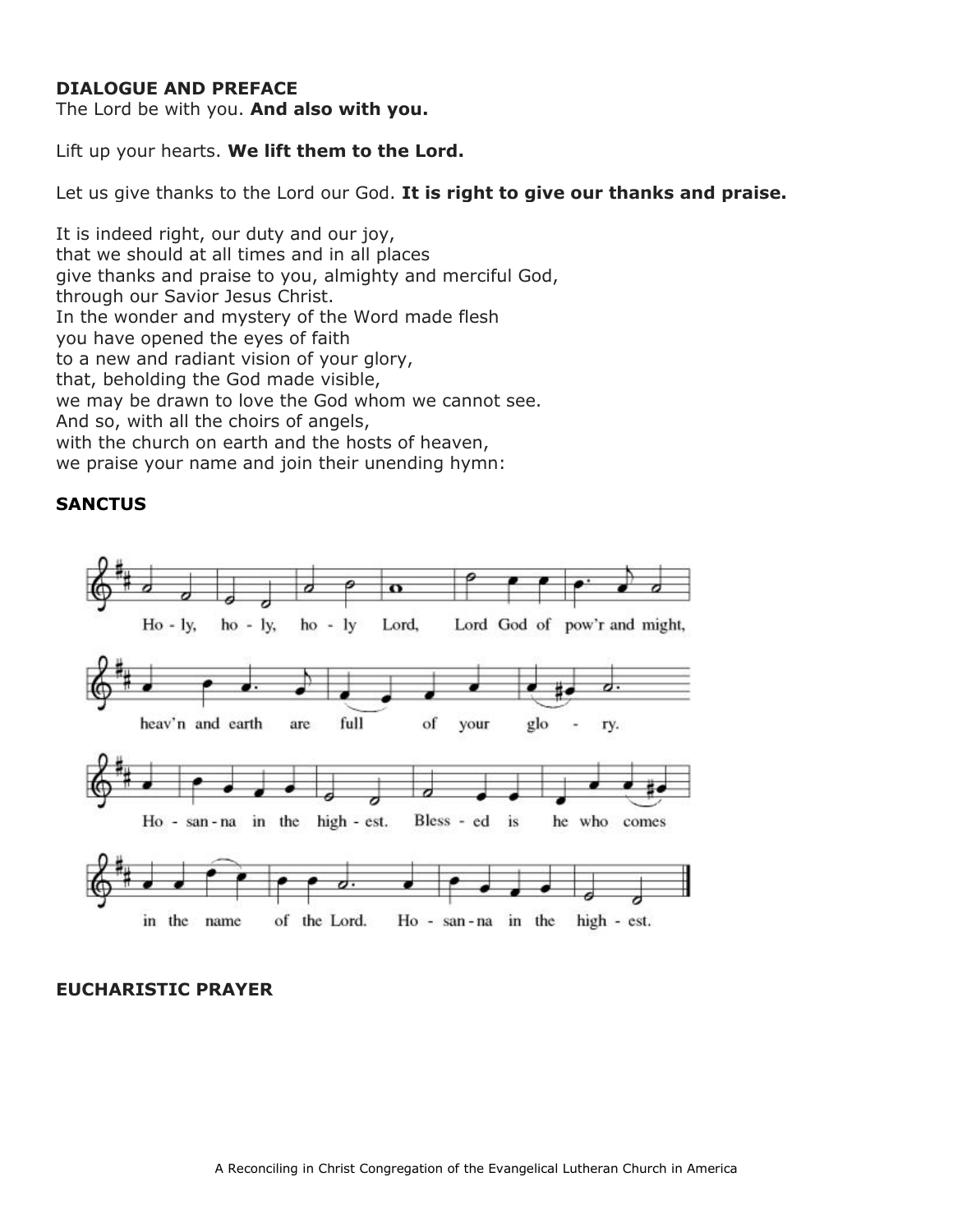**LORD'S PRAYER Our Father, who art in heaven, hallowed be thy name, thy kingdom come, thy will be done, on earth as it is in heaven. Give us this day our daily bread; and forgive us our trespasses, as we forgive those who trespass against us; and lead us not into temptation, but deliver us from evil. For thine is the kingdom, and the power, and the glory, forever and ever. Amen.**

#### **COMMUNION**

In Christ's manger, at Christ's table, come, see what God makes known for you.

### **COMMUNION SONGS**

**"The First Noel" verses 1 and 2**

**1 The first Noel the angel did say was to certain poor shepherds in fields as they lay; in fields where they lay, keeping their sheep, on a cold winter's night that was so deep.**

*Refrain* **Noel, Noel, Noel, Noel! Born is the King of Israel.**

**2 They looked up and saw a star shining in the east beyond them far; and to the earth it gave great light, and so it continued both day and night.** *Refrain*

### **"It Came Upon a Midnight Clear" verses 1 and 4**

**1 It came upon the midnight clear, that glorious song of old, from angels bending near the earth to touch their harps of gold: "Peace on the earth, good will to all, from heav'n's all-gracious king." The world in solemn stillness lay to hear the angels sing.**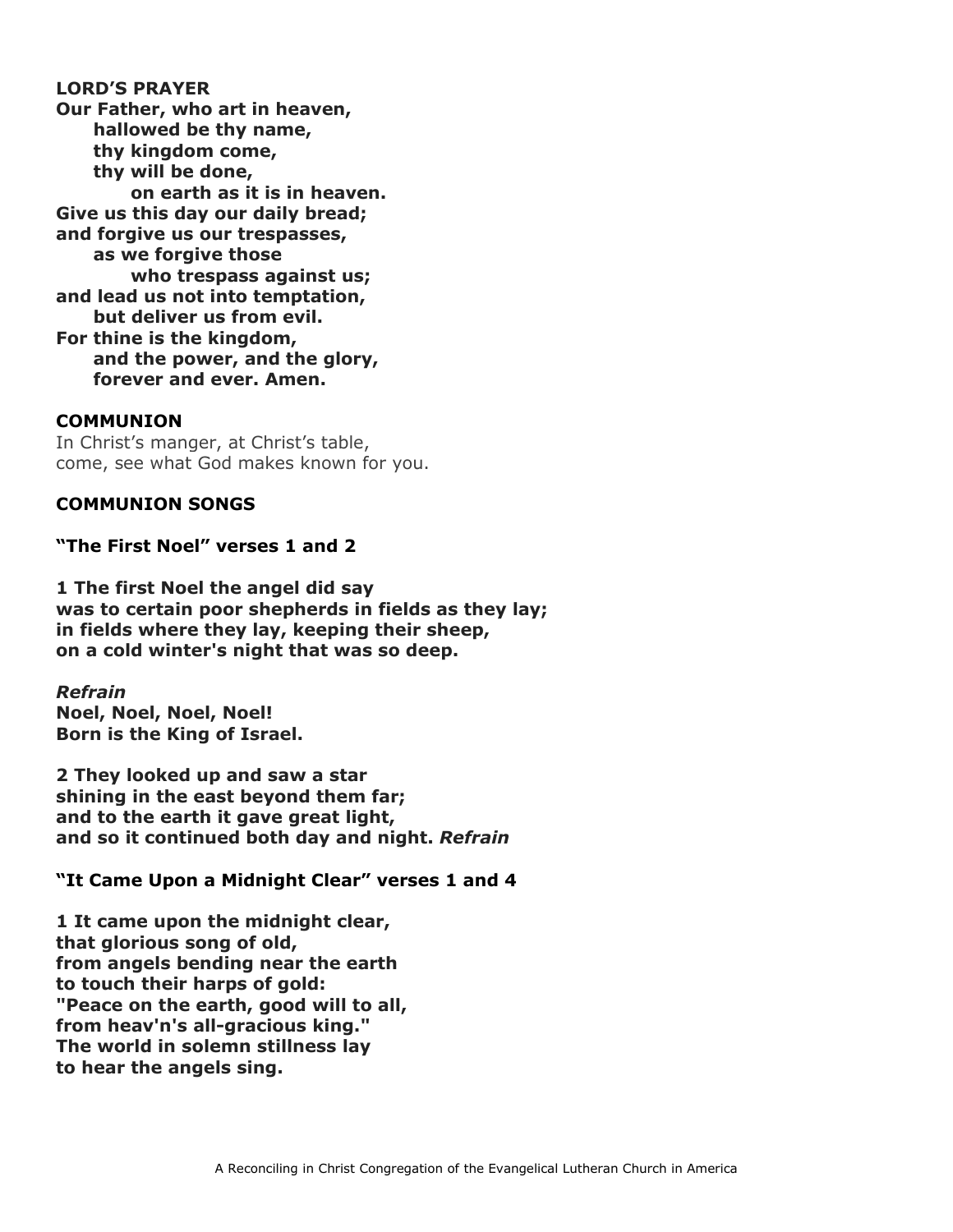**4 For lo! The days are hast'ning on, by prophets seen of old, when with the ever-circling years shall come the time foretold, when peace shall over all the earth its ancient splendors fling, and all the world give back the song which now the angels sing.**

### **POST-COMMUNION PRAYER**

We thank you, wondrous God, for Jesus, God with us, in these gifts of bread and wine. As we have shared this feast of love, strengthen us to share your love with all the world. In Jesus' name we pray. **Amen.**

## **\*HYMN "Silent Night, Holy Night"**

(Choir sings opening German verse) Stille Nacht, heilige Nacht! Alles schlaeft, einsam wacht nur das traute, hochheilige Paar. Holder Knabe im lockigen Haar, schlaf in himmlischer Ruh, schlaf in himmlischer Ruh.

**1Silent night, holy night! All is calm, all is bright round yon virgin mother and child. Holy Infant, so tender and mild, sleep in heavenly peace, sleep in heavenly peace.**

**2 Silent night, holy night! Shepherds quake at the sight; glories stream from heaven afar, heav'nly hosts sing, alleluia! Christ, the Savior, is born! Christ, the Savior, is born!**

**3 Silent night, holy night! Son of God, love's pure light radiant beams from your holy face, with the dawn of redeeming grace, Jesus, Lord, at your birth, Jesus, Lord, at your birth.**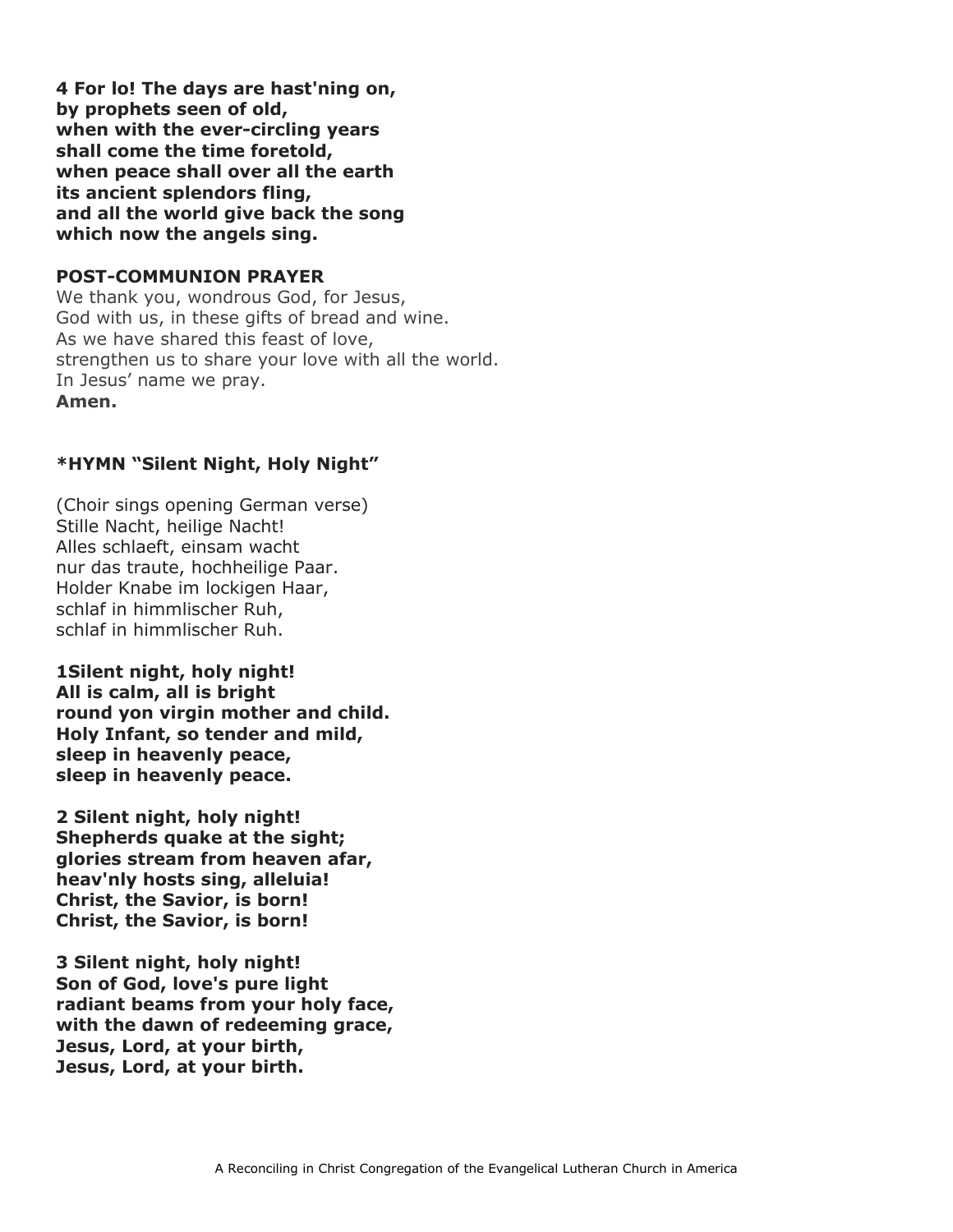## **SENDING**

#### **BLESSING**

The God of hope fill us with all joy and peace in believing, so that we may abound in hope by the power of the Holy Spirit, through Christ Jesus, the Word made flesh. Amen.

#### **SENDING SONG "Joy to the World!"**

**1 Joy to the world, the Lord is come! Let earth receive her king; let ev'ry heart prepare him room and heav'n and nature sing, and heav'n and nature sing, and heav'n, and heav'n and nature sing.**

**2 Joy to the earth, the Savior reigns! Let all their songs employ, while fields and floods, rocks, hills, and plains repeat the sounding joy, repeat the sounding joy, repeat, repeat the sounding joy.**

**3 No more let sin and sorrow grow nor thorns infest the ground; he comes to make his blessings flow far as the curse is found, far as the curse is found, far as, far as the curse is found.**

**4 He rules the world with truth and grace and makes the nations prove the glories of his righteousness and wonders of his love, and wonders of his love, and wonders, wonders of his love.**

#### **DISMISSAL**

Go in peace. Rejoice in Christ our Savior. **Thanks be to God.**